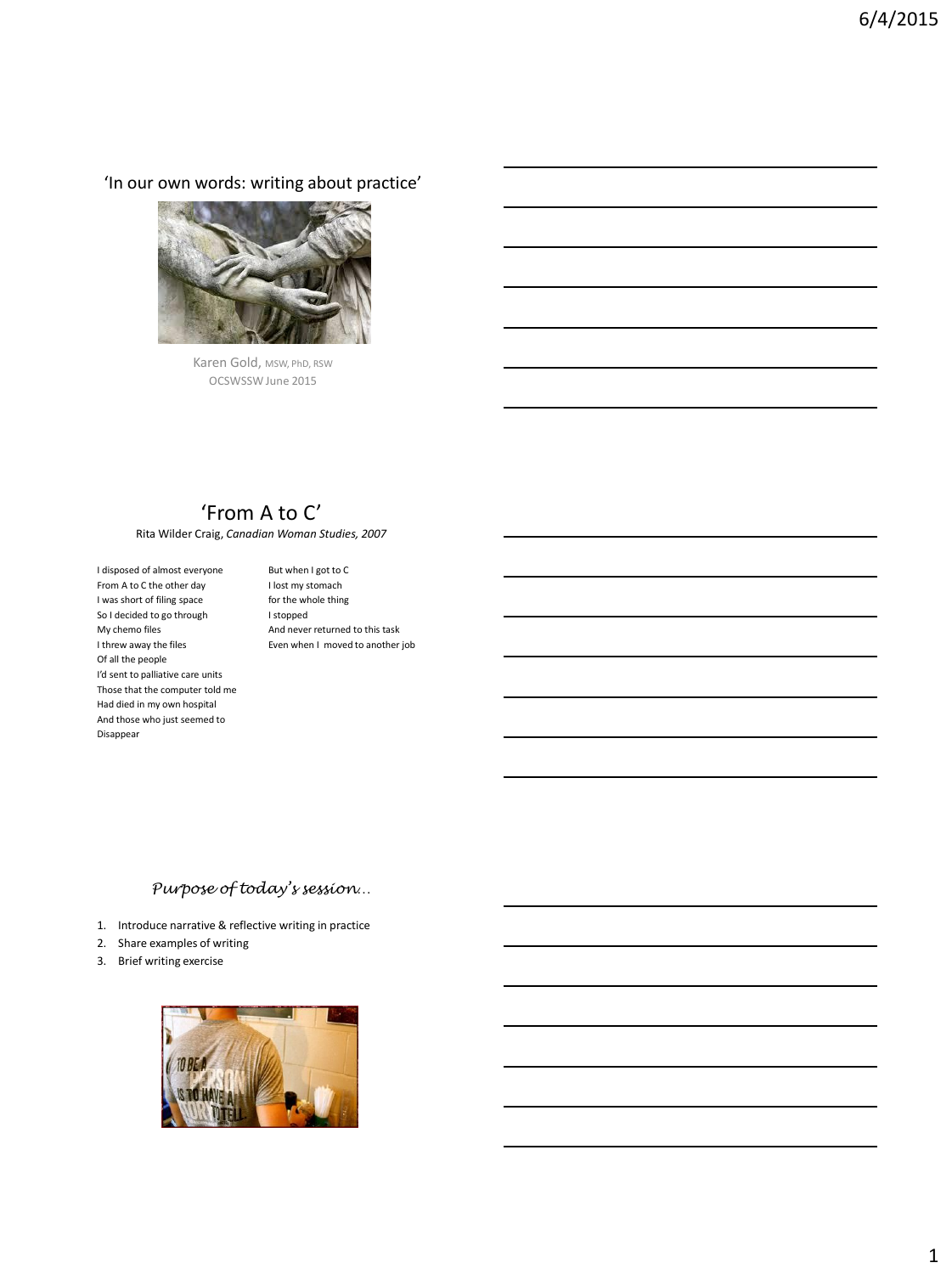#### 1997 Narrative therapy/social work practice

- 2007 Personal narrative on practice published
- 2008 Narrative methods in teaching
- 2008 Narrative Medicine
- 2013 Dissertation on practitioner writing
- 2014 Facilitating Writing workshops











## *'What matters most...'*

"One day, in despair and unable to find anyone to talk to, I walked across the street..."

*What matters most in living and dying* by Brenda Solomon

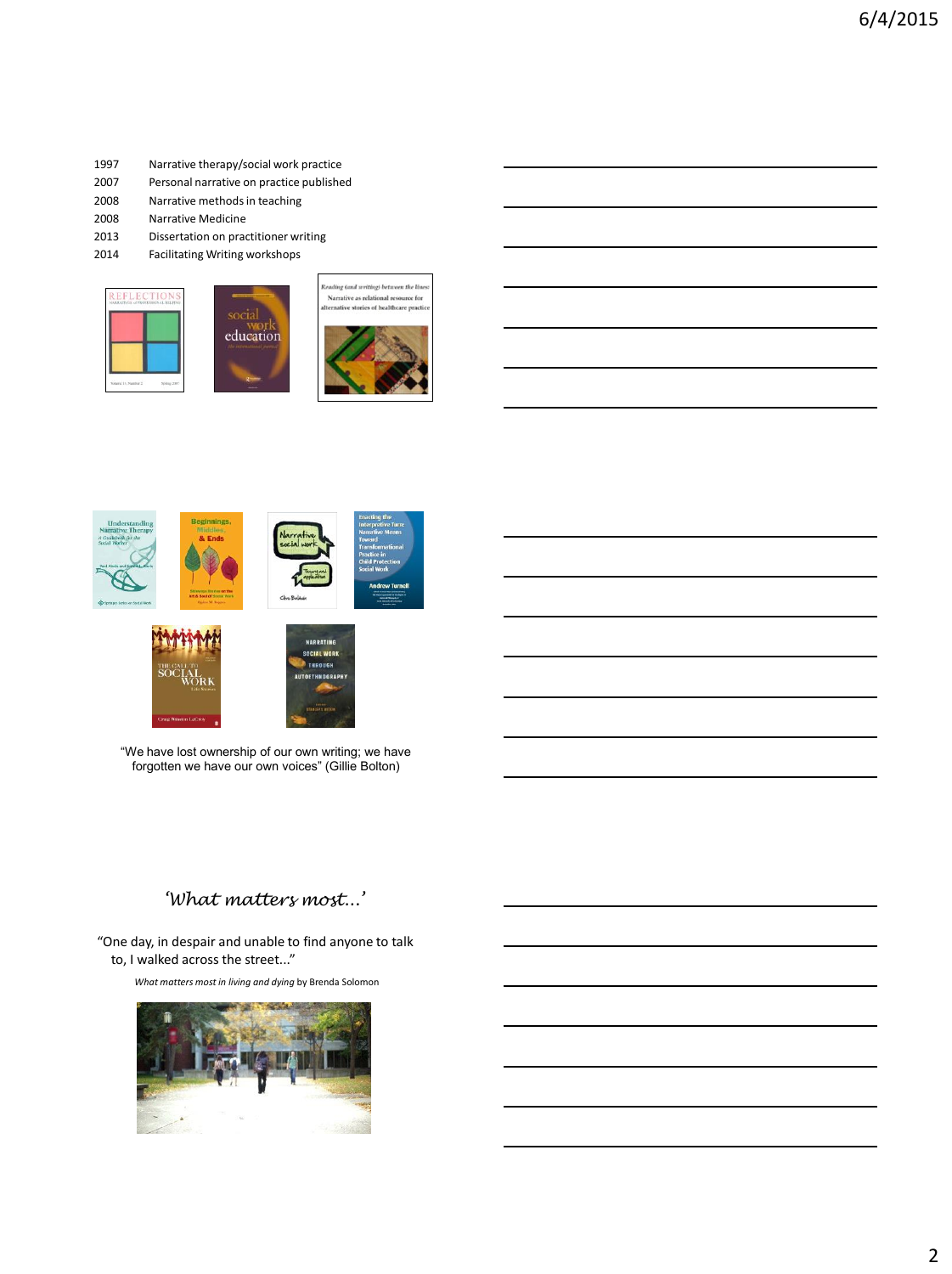## *What do we write about?*

- Critical incidents & rites of passage
- Ethical dilemmas
- Everyday practice
- The margins (e.g. uncertainty; messiness)
- Connection between professional & personal
- Professional identity/role
- Practice issues with social/policy implications

## *Why do we write?*

- To reflect (solo and shared)
- To bear witness
- To cultivate empathy, listening skills, mindfulness
- To consolidate professional identity
- To build resiliency & promote self care 'afloat in a sea of the day's distress'
- To communicate and advocate 'storytelling with a purpose'



# 'A Second Chance'

"The hospital became their home, and for days they slept in the waiting room, keeping a vigil at Sarah's bedside..."

Illana Perlman, *Collaborative Caring: Stories and Reflections on Teamwork in Health Care, 2014.*

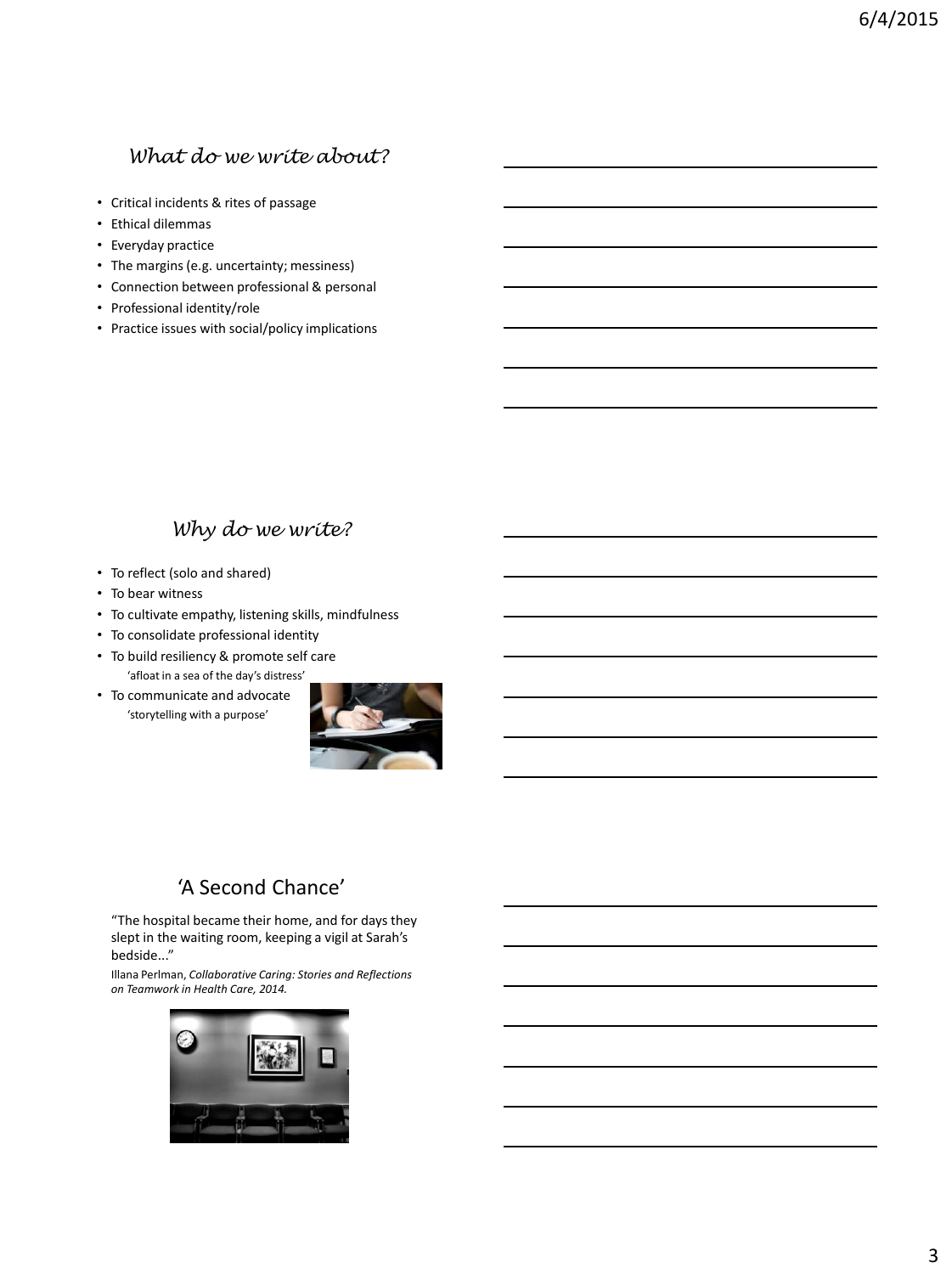# *Writing exercise*

Write about a recent interaction or encounter with a client or colleague...

- *Tell the story*
- *Keep writing*
- *Turn down the inner editor*
- *Take literary license!*

"We write before knowing what to say and how to say it, and in order to find out, if possible" (J.F. Lyotard)



Mr. Grey begins to tell me about his disease and how it has affected his life. In the middle of this, his wife interrupts and tells me that she is also not well...

*A Day in the Life of a Hospital Social Worker*  by Rita Wilder Craig